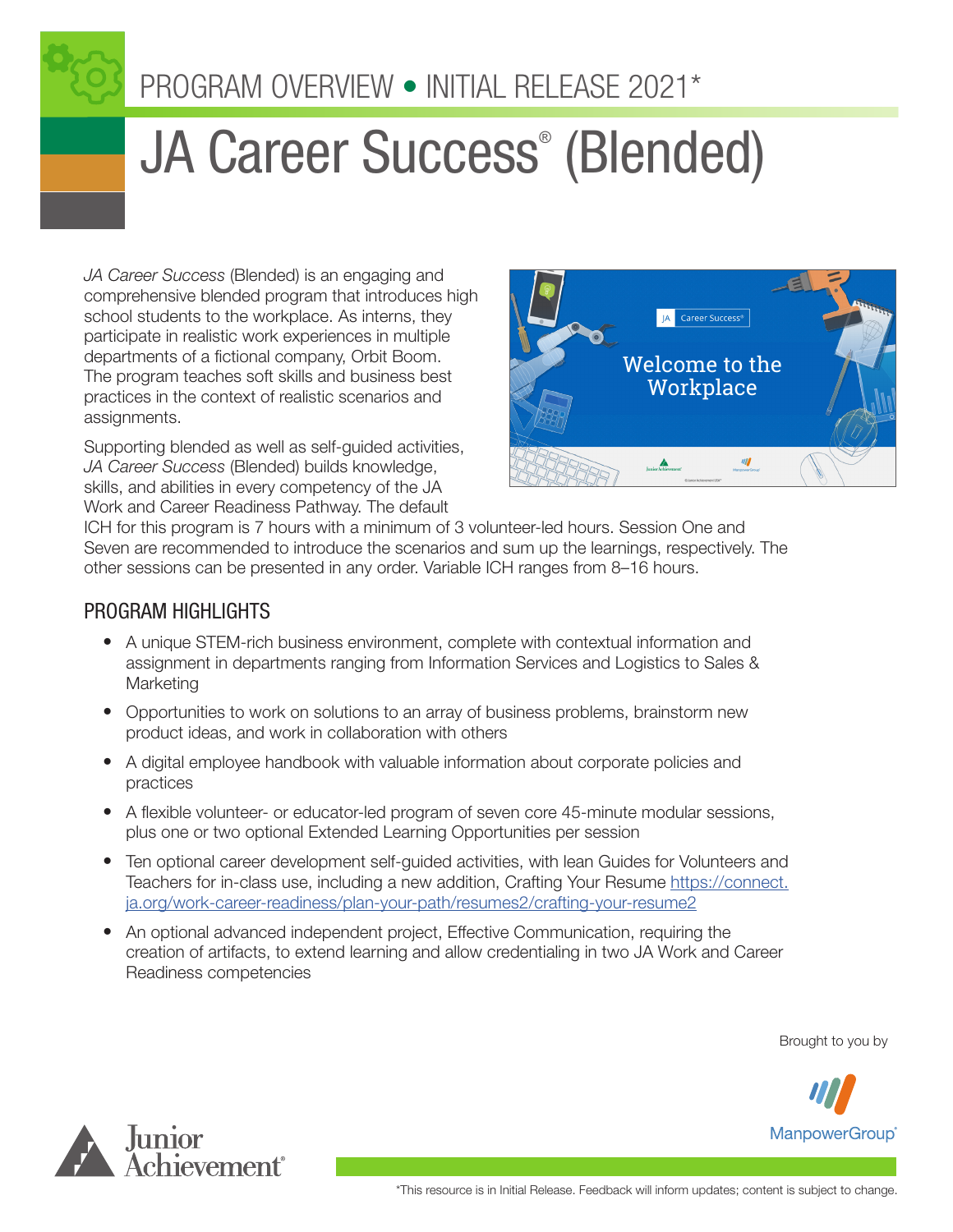## Curriculum Outline

| <b>Session</b>                                                | <b>Overview</b>                                                                                                                                                                                                           | <b>Objectives</b>                                                                                                                                                                                                                                                                                                                | <b>Activities</b>                                                                                                                                                    |
|---------------------------------------------------------------|---------------------------------------------------------------------------------------------------------------------------------------------------------------------------------------------------------------------------|----------------------------------------------------------------------------------------------------------------------------------------------------------------------------------------------------------------------------------------------------------------------------------------------------------------------------------|----------------------------------------------------------------------------------------------------------------------------------------------------------------------|
| Welcome to the<br>Workplace                                   | Students are onboarded by the<br><b>Human Resources department</b><br>on their first day at Orbit Boom,<br>explore the employee handbook<br>and organizational hierarchy,<br>and set SMART goals for their<br>internship. | <b>Students:</b><br>• Examine a company's<br>organizational hierarchy and<br>cultural norms to adapt to the<br>specific business environment.<br>• Establish SMART performance<br>goals that align with the<br>company's key success factors.                                                                                    | Required:<br>• Warm-Up<br>• Orbit Boom Employee Handbook<br>exploration<br>• SMART goals<br>• Wrap-Up<br>ELO:<br>• Supervisor Email<br>• Employee Handbook Revisited |
| <b>Workplace Decision</b><br><b>Making</b>                    | Students are asked by the head of<br><b>Information Services</b> to evaluate<br>communication platform options<br>using a seven-step decision-<br>making process and share their<br>decision in a persuasive summary.     | <b>Students:</b><br>• Demonstrate self-direction by<br>identifying credible sources,<br>conducting research, and<br>summarizing recommendations.<br>• Communicate recommendations<br>using evidence for persuasion.                                                                                                              | Required:<br>• Warm-Up<br>• Communication Platform<br>Evaluation<br>• Persuasive Summary<br>• Wrap-Up<br>ELO:<br>• Approaches to Decision Making                     |
| <b>Work Smart:</b><br>Planning<br>and Remote<br>Collaboration | Students work in groups to plan<br>a company-wide remote meeting<br>with a detailed timeline for the<br><b>Executive</b> team.                                                                                            | <b>Students:</b><br>• Organize work priorities based<br>on importance and urgency.<br>• Plan realistic pacing for tasks<br>to self-manage time and<br>productivity.<br>• Identify best practices for<br>collaborating when working<br>remotely.                                                                                  | Required:<br>• Warm-Up<br>• Collaborative Planning of a<br><b>Remote Meeting</b><br>• Remote Best Practices<br>ELO:<br>• Explore Collaboration Tools                 |
| <b>Conflict Resolution</b><br>in the Workplace                | Students role-play conflicts in the<br><b>Logistics</b> department and apply<br>conflict management techniques<br>through improvisation to resolve<br>conflicts in the warehouse.                                         | <b>Students:</b><br>• Apply logic and reason to<br>determine a win-win outcome<br>for the team's success.<br>• Express empathy and use active<br>listening in a conflict resolution<br>situation.                                                                                                                                | Required:<br>• Warm-Up<br>• Critical Thinking and Empathy<br>• Conflict Resolution in Action<br>• Wrap-Up<br>ELO:<br>• Methods of Conflict Resolution                |
| <b>Workplace Creativity</b>                                   | Students collaborate to generate,<br>narrow down, and elaborate on<br>creative ideas for new products<br>and services with the R&D<br>department.                                                                         | <b>Students:</b><br>• Invent creative and reasonable<br>solutions using collaborative<br>brainstorming techniques.<br>• Present the creative idea clearly<br>and briefly, highlighting the<br>solution's features and benefits.<br>• Adjust the chosen solution<br>based on business requirements<br>and real-world limitations. | Required:<br>• Warm-Up<br>• Brainstorming and Collaboration<br>• Refine and Adapt Ideas<br>• Wrap-Up<br>ELO:<br>• Effective Creative Collaboration                   |



 $\mathbb{R}^n$